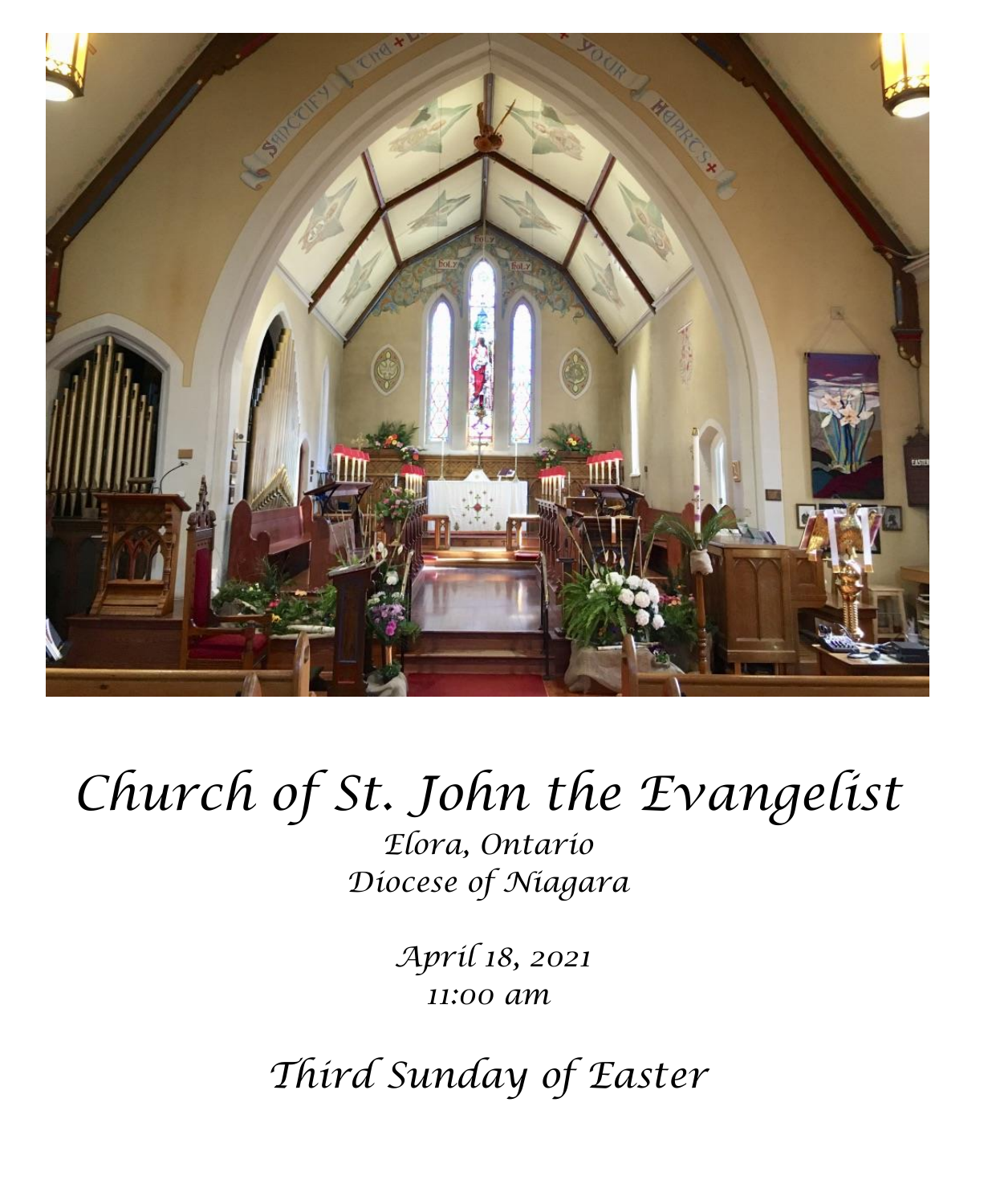# **Third Sunday of Easter April 18, 2021**

# **11:00 am Holy Communion with Singers (BAS)**

*In compliance with Diocesan guidelines this liturgy is live-streamed from St. John's Church with five people present in the building. It is available on the St. John's Elora YouTube channel.*

Welcome and Announcements

#### **Gathering of the Community**

The grace of our Lord Jesus Christ, and the love of God, and the fellowship of the Holy Spirit, be with you all.

**And also with you.**

#### **The Collect for Purity**

*Singers remain standing* Almighty God,

**to you all hearts are open, all desires known, and from you no secrets are hidden. Cleanse the Thoughts of our hearts by the inspiration of your Holy Spirit, that we may perfectly love you, and worthily magnify your holy name; through Christ our Lord. Amen.**

**Kyrie** - Singer

Lord, have mercy upon us. Christ, have mercy upon us. Lord, have mercy upon us.

Let us pray.

O God, your Son made himself known to his disciples in the breaking of bread. Open the eyes of our faith, that we may see him in his redeeming work, who is alive and reigns with you and the Holy Spirit, one God, now and for ever. **Amen.**

**Psalm 4** (said responsively)

Answer me when I call, O God, defender of my cause; **you set me free when I am hard-pressed; have mercy on me and hear my prayer.**

"You mortals, how long will you dishonour my glory; **how long will you worship dumb idols and run after false gods?"**

Know that the Lord does wonders for the faithful; **when I call upon the Lord, he will hear me.**

Tremble, then, and do not sin; **speak to your heart in silence upon your bed.**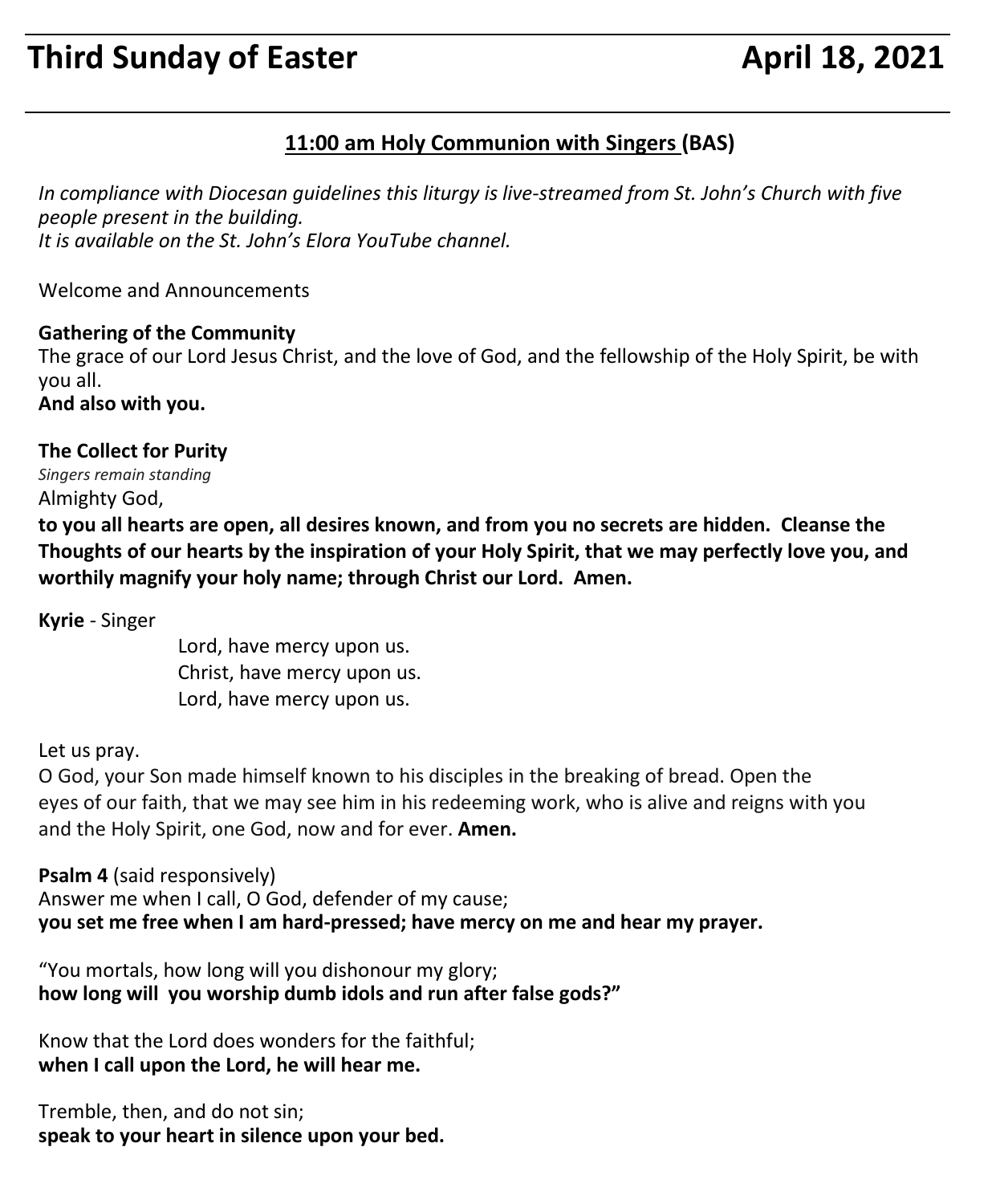Offer the appointed sacrifices **and put your trust in the Lord.**

Many are saying, "Oh, that we might see better times!" **lift up the light of your countenance upon us, O Lord.**

You have put gladness in my heart, **more than when grain and wine and oil increase.**

I lie down in peace; at once I fall asleep; **for only you, Lord, make me dwell in safety.**

**Gospel Luke 24.36b-48** The Lord be with you. **And also with you.**

# The Holy Gospel of our Lord Jesus Christ according to Luke

# **Glory to you, Lord Jesus Christ**

Jesus himself stood among the disciples and said to them, "Peace be with you." They were startled and terrified, and thought that they were seeing a ghost. He said to them, "Why are you frightened, and why do doubts arise in your hearts? Look at my hands and my feet; see that it is I myself. Touch me and see; for a ghost does not have flesh and bones as you see that I have." And when he had said this, he showed them his hands and his feet. While in their joy they were disbelieving and still wondering, he said to them, "Have you anything here to eat?" They gave him a piece of broiled fish, and he took it and ate in their presence. Then he said to them, "These are my words that I spoke to you while I was still with you - that everything written about me in the law of Moses, the prophets, and the psalms must be fulfilled." Then he opened their minds to understand the scriptures, and he said to them, "Thus it is written, that the Messiah is to suffer and to rise from the dead on the third day, and that repentance and forgiveness of sins is to be proclaimed in his name to all nations, beginning from Jerusalem. You are witnesses of these things."

The Gospel of Christ **Praise to You, Lord Jesus Christ**

**Homily Rev'd Judy Steers**

#### **The Apostle's Creed**

Let us confess the faith of our baptism, as we say: **I believe in God, the Father almighty, creator of heaven and earth.** 

**I believe in Jesus Christ, his only Son, our Lord. He was conceived by the power of the Holy Spirit and born of the Virgin Mary. He suffered under Pontius Pilate, was crucified, died, and was buried. He descended to the dead. On the third day he rose again. He ascended into heaven, and is seated at the right hand of the Father. He will come again to judge the living and the dead.**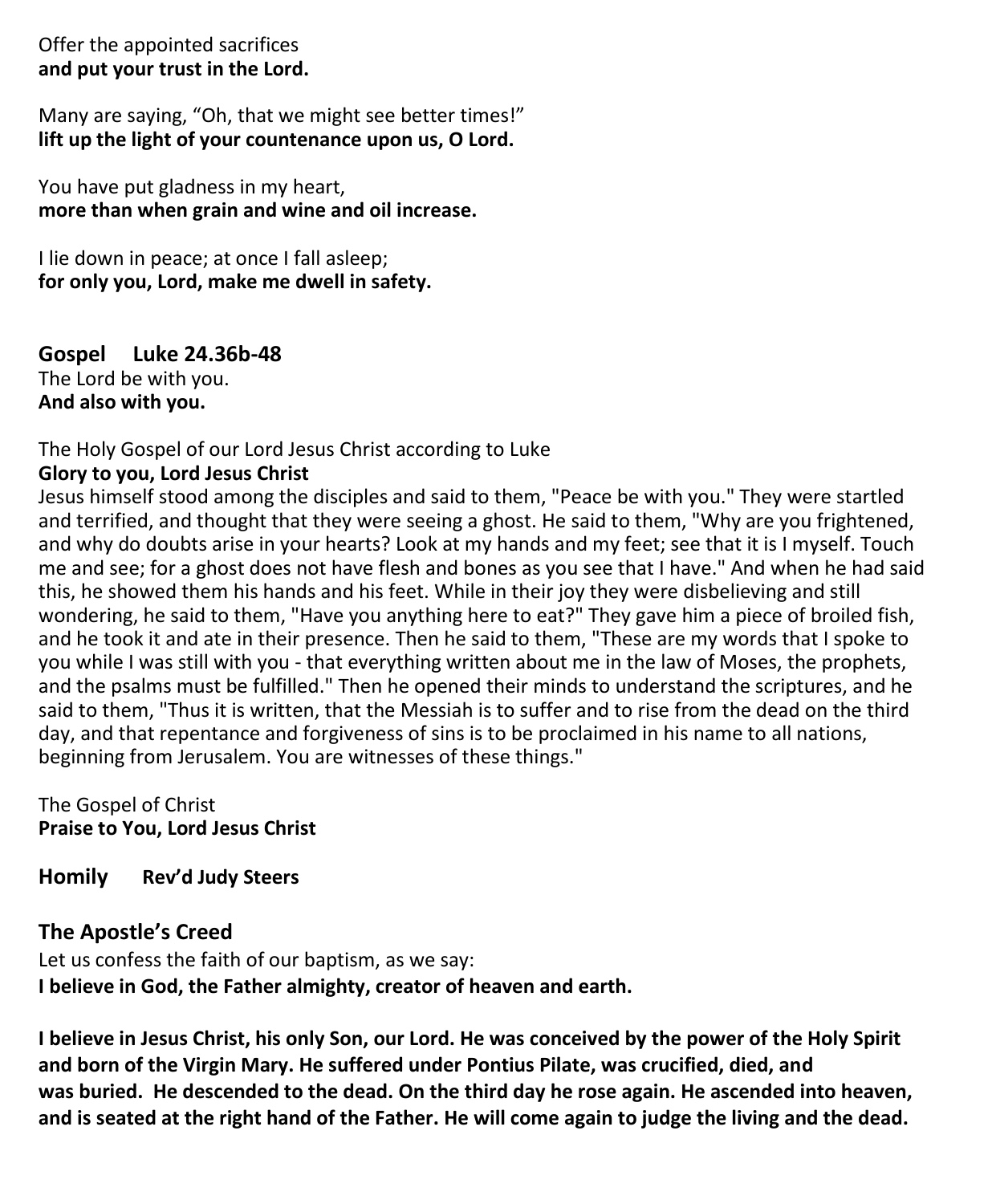**I believe in the Holy Spirit, the holy catholic Church, the communion of saints, the forgiveness of sins, the resurrection of the body, and the life everlasting. Amen.**

# **Prayers of People**

Let us offer our prayers to the source of all love and all life, saying together, "Lord, hear our prayer".

Merciful Lord, we pray for all who call themselves Christians: that we might become a royal priesthood, a holy nation, to the praise of Christ Jesus our Saviour. **Lord, hear our prayer.**

We pray for Susan, our bishop, for all bishops and other ministers, and all who are connected to the parish of St. John's: that we might remain faithful to our calling and rightly proclaim the word of truth. **Lord, hear our prayer.**

We pray for Elizabeth our Queen, for the leaders of all the nations, and all who are in positions of leadership and authority: that your people may lead quiet and peaceable lives. **Lord, hear our prayer.**

We pray for our community, and those who live here, the poor and the rich, the elderly and the young, and those who are most vulnerable during this time: that you will show your good will to all. **Lord, hear our prayer.**

We pray for those in hospitals and care homes, and all who give their energy or skill for the healing of those who live with illness in body or in mind. **Lord, hear our prayer.**

We pray for those whom we know need our prayers this day.......Strengthen and console them by the grace and power of the Holy Spirit. **Lord, hear our prayer.**

We give thanks for all the saints who have found favour in your sight from earliest times, prophets, apostles, martyrs, and those whose names are known to you alone: and we pray that we too may be counted among your faithful witnesses. **Lord, hear our prayer.**

# **Confession and Absolution**

Dear friends in Christ, God is steadfast in love and infinite in mercy; he welcomes sinners and invites them to his table. Let us confess our sins, confident in God's forgiveness.

Most merciful God,

**we confess that we have sinned against you in thought, word and deed, by what we have done, and by what we have left undone. We have not loved you with our whole heart; we have not loved our neighbours as ourselves. We are truly sorry and we humbly repent.**

**For the sake of your Son Jesus Christ, have mercy on us and forgive us, that we may delight in your will, and walk in your ways, to the glory of your name. Amen.**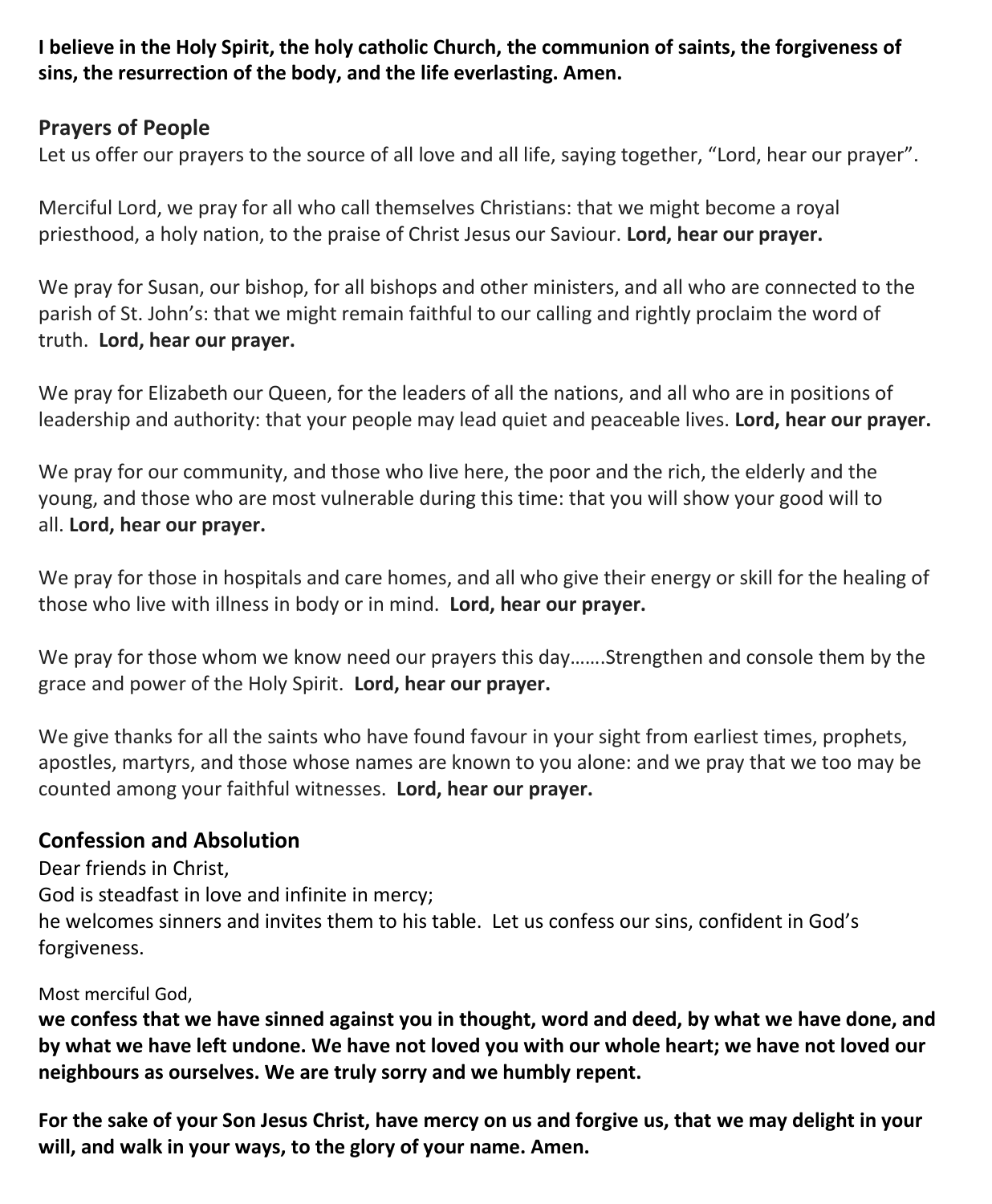Almighty God, have mercy upon you, pardon and deliver you from all your sins, confirm and strengthen you in all goodness, and keep you in eternal life; through Jesus Christ our Lord. **Amen.**

# **The Peace**

The Peace of the Lord be always with you. **And also with you.**

# **The Celebration Of The Eucharist**

#### **Hymn 231 That Eastertide with Joy was Bright** (v 1 and 4)

*That Eastertide with joy was bright; the sun shone out with fairer light, alleluia, alleluia! When, to their longing eyes restored, The apostles saw their risen Lord. Alleluia, alleluia, alleluia, alleluia, alleluia!*

*Jesus, the king of gentleness, do thou thyself our hearts possess, alleluia, alleluia! That we may give thee all our days the tribute of our grateful praise. Alleluia, alleluia, alleluia, alleluia, alleluia!*

# **Prayer Over the Gifts**

Let us pray: Creator of all, you wash away our sins in water, you give us new birth by the Spirit, and redeem us in the blood of Christ. As we celebrate the resurrection, renew your gift of life within us. We ask this in the name of Jesus Christ the risen Lord. **Amen.**

# **The Great Thanksgiving**

The Lord be with you. **And also with you.**

Lift up your hearts. **We lift them to the Lord.**

Let us give thanks to the Lord our God.

# **It is right to give our thanks and praise.**

Blessed are you, gracious God, creator of heaven and earth; we give you thanks and praise for the glorious resurrection of your Son Jesus Christ our Lord; for he is the true paschal lamb who has taken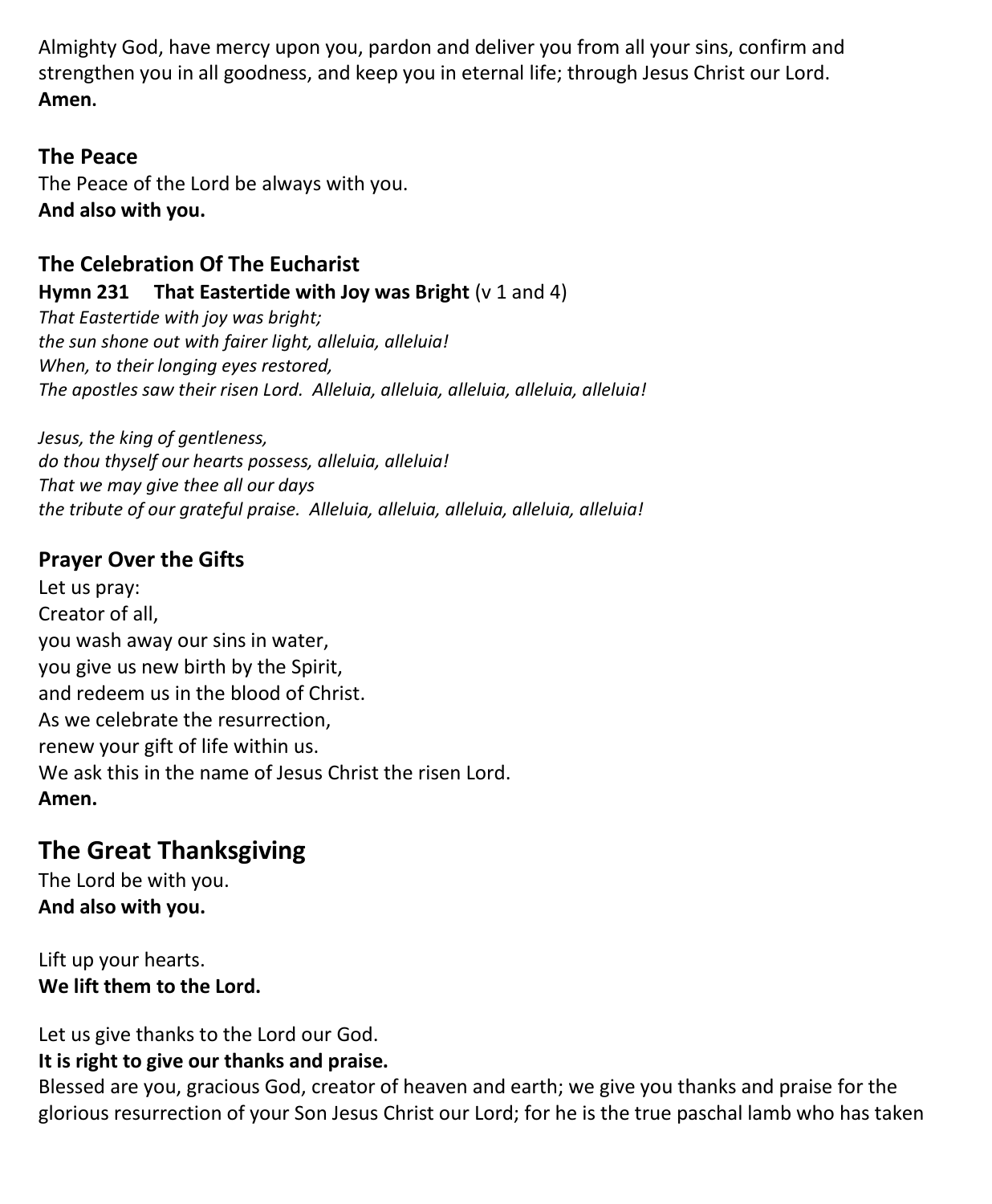away the sin of the world. By his death he destroyed death, and by his rising to life again he has won for us eternal life.

Therefore, joining our voices with the whole company of heaven, we sing our joyful hymn of praise to proclaim the glory of your name.

**Holy, Holy, Holy, Lord God of Hosts Heaven and Earth are full of thy glory Glory be to thee, O Lord most high. Blessed is he that cometh in the name of the Lord, Hosanna in the Highest.**

Gracious God, in the fullness of time you sent Jesus the Christ to share our fragile humanity. Through Jesus' life, death, and resurrection you open the path from brokenness to health, from fear to trust, from pride and conceit to reverence for you. Rejected by a world that could not bear the Gospel of life, Jesus knew death was near. His head anointed for burial by an unknown woman, Jesus gathered together those who loved him. He took bread, gave thanks to you, broke it and gave it to his friends, saying, "Take and eat: this is my body which is given for you. Do this for the remembrance of me."

After supper, Jesus took the cup of wine, gave you thanks, and said "Drink this all of you, this is my blood of the new covenant which is shed for you and for many. Whenever you drink it, do this for the remembrance of me."

And now we gather at this table in response to his commandment, to share the bread and cup of Christ's undying love, and to proclaim our faith.

**Christ has died. Christ is risen. Christ will come again.** 

Breathe your Holy Spirit, the wisdom of the universe, upon these gifts that we bring to you: this bread, this cup, ourselves, our souls and bodies, that we may be signs of your love for all the world and ministers of your transforming purpose.

Through Christ, with Christ, and in Christ, in the unity of the Holy Spirit, all glory is yours, Creator of all, and we bless your holy name for ever. **Amen.**

# **The Lord's Prayer**

*Celebrant* And now, as our Saviour Christ has taught us, we are bold to say,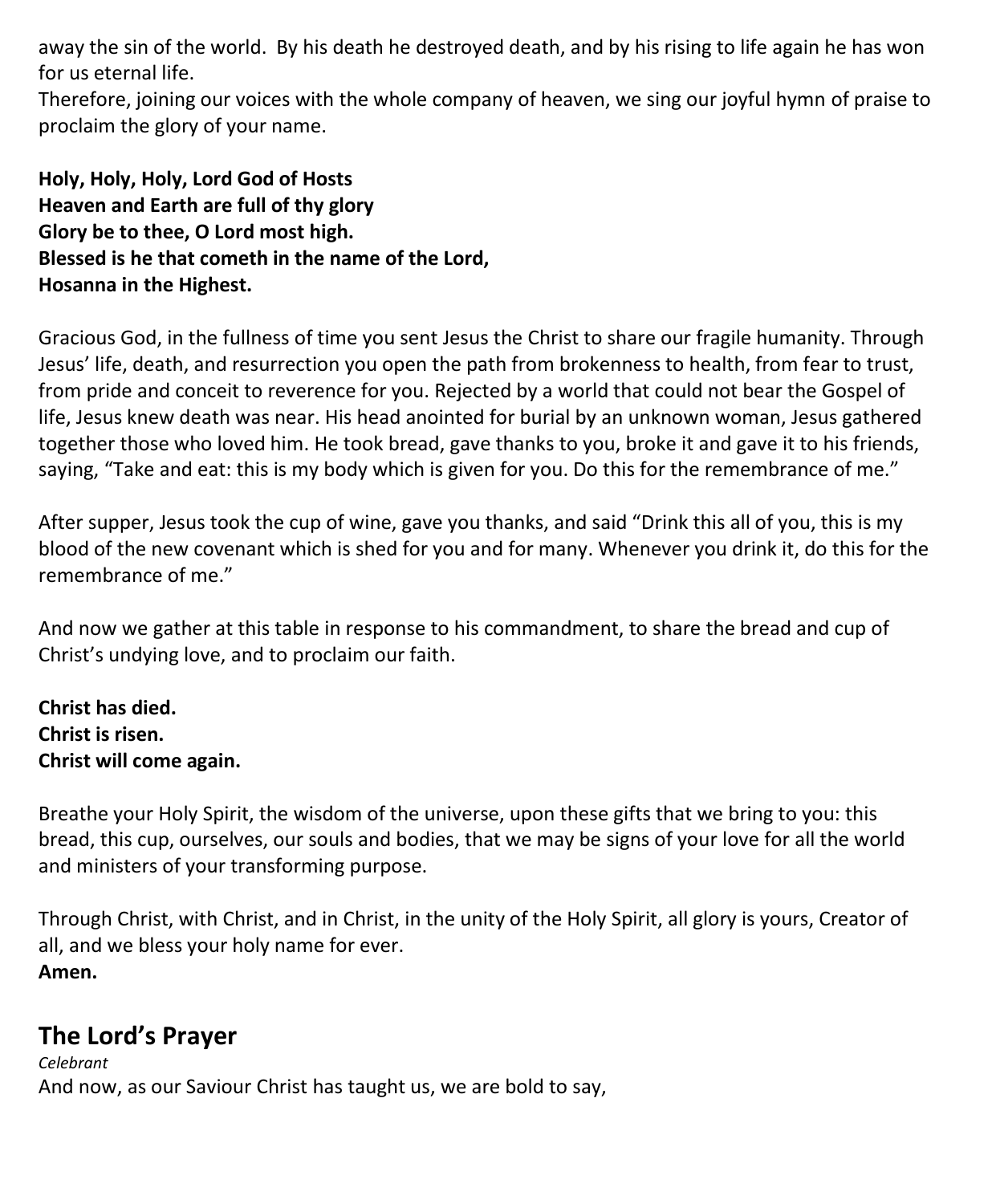**Our Father, who art in heaven, hallowed be thy name, thy kingdom come, thy will be done, on earth as it is in heaven. Give us this day our daily bread. And forgive us our trespasses, as we forgive those who trespass against us. And lead us not into temptation, but deliver us from evil. For thine is the kingdom, the power, and the glory, for ever and ever. Amen.**

# **The Breaking of the Bread**

Lord, we died with you on the cross. **Now we are raised to new life.**

We were buried in your tomb. **Now we share in your resurrection.**

Live in us, that we may live in you.

**Agnus Dei -** *Singer O Lamb of God, that takest away the sin of the world, Have mercy upon us O Lamb of God, that takest away the sin of the world, Grant us thy peace*

# **The Communion**

The gifts of God for the People of God. **Thanks be to God.**

#### **Invitation to Spiritual Communion**

Celebrant: Dear friends, I invite you in this moment, wherever you may be, to receive Christ, in communion with the saints, and the gathering of God's people, unseen and yet present with us now. Many are made one.

*The following prayer is said by all during this prayer the elements may be elevated, in offering to the people.*

Celebrant: We receive you Lord Jesus Christ.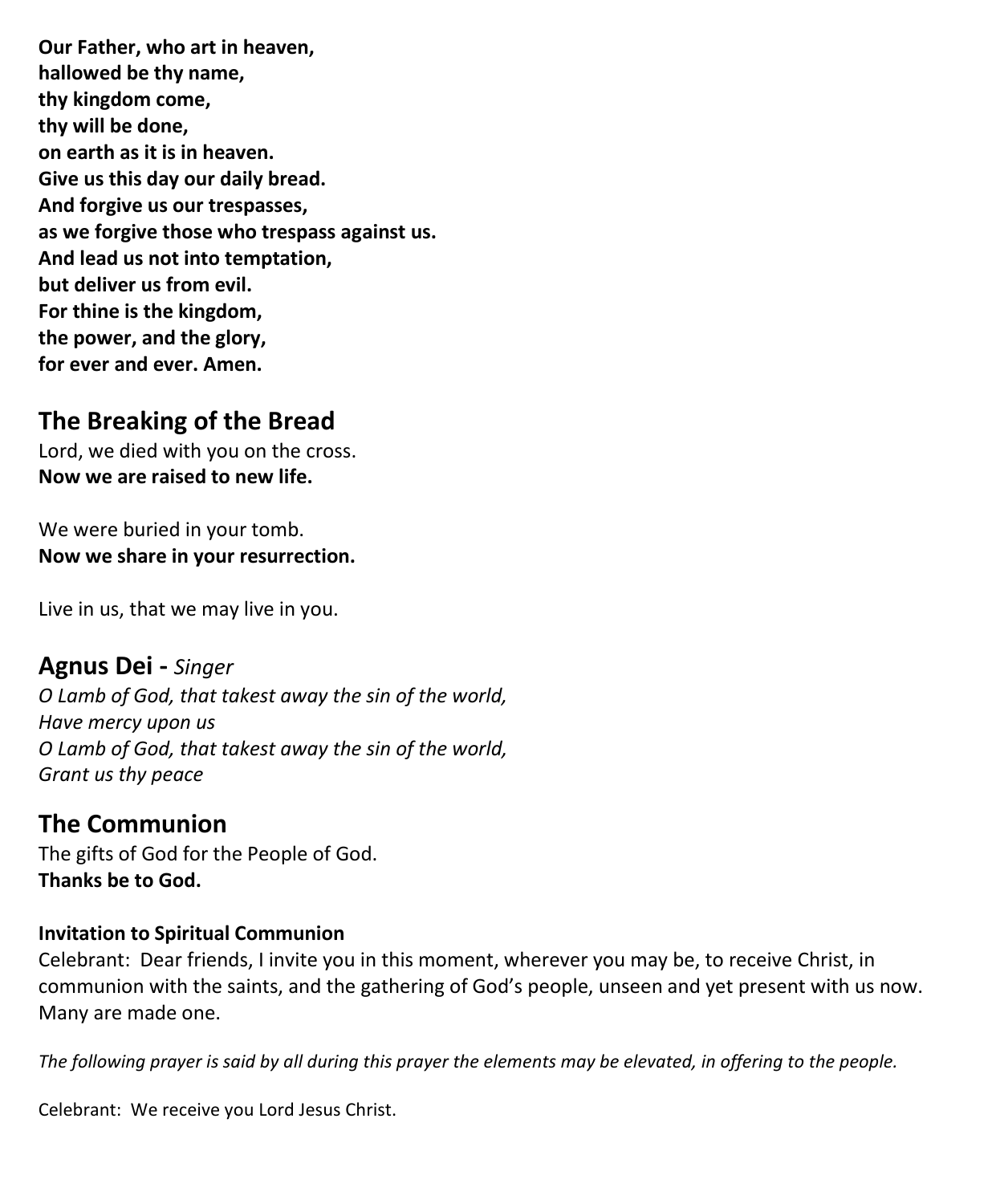**All: We welcome your presence in us, and together proclaim our love for you; with our hears, minds, our souls and our strength, with the saints we worship you, with the angels we adore you, with your whole Church we proclaim your reign. Come to us, though many, and make us one in you. Amen.**

# **Anthem** I Know that My Redeemer Liveth GF Handel

 *The Celebrant receives the sacrament on behalf of the entire community.* 

#### *Prayer During Reception:*

Jesus, I believe that you are present with us in the sacrament of bread and wine. *I love you and I desire your presence afresh in my life. Since I cannot now receive the bread and wine of the altar, Come spiritually into my heart. I embrace you and unite myself to you; never let me be separated form you. (Based on a prayer by St. Alphonsus Maria e'Liguori)*

# **Prayer after Holy Communion**

Let us pray: Author of life divine, in the breaking of bread we know the risen Lord. Feed us always in these mysteries, that we may show your glory to all the world. We ask this in the name of Jesus Christ our Lord.

**Amen.**

Glory to God,

**whose power, working in us, can do infinitely more than we ask or imagine. Glory to God from generation to generation, in the Church and in Christ Jesus, for ever and ever. Amen.**

**Blessing**

**Dismissal** Let us go forth in the name of the Lord. Alleluia! **Thanks be to God. Alleluia!**

**POSTLUDE** The Heavens Declare the Glory of God Benedetto Marcello

Flowers are given to the glory of God in loving memory of Jim Pernfuss.

Flowers are given to the glory of God in gratitude for the life and witness of His Royal Highness, Prince Philip, Duke of Edinburgh, buried yesterday at St. George's Chapel, Windsor Castle. 1921-2021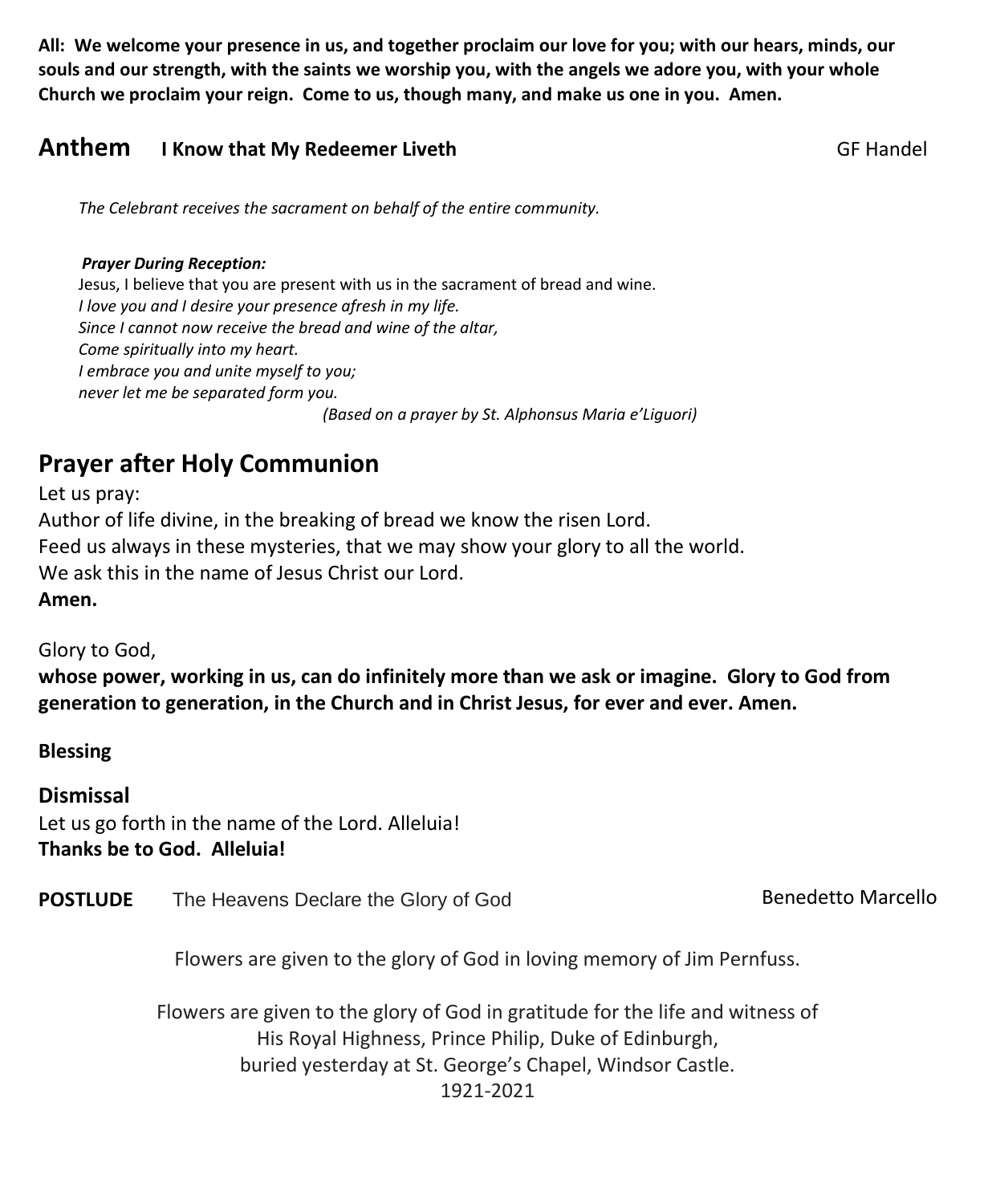If you would like flowers in memory of loved ones or to celebrate an occasion please contact Elaine Dightam at [elaine.dightam@gmail.com](mailto:elaine.dightam@gmail.com)

Rector: The Rev'd Canon Paul J. Walker [rector.stjohnselora@gmail.com](mailto:rector.stjohnselora@gmail.com) Curate: The Rev'd Judy Steers [curate.stjohnselora@gmail.com](mailto:curate.stjohnselora@gmail.com) Organist: Jurgen Petrenko

You can call any one of us at 519-846-5911.

Reader Rev'd John Lockyer Singer Lesley Bouza Off Site Technician Team Gerry Hill

# **Announcements for April 18, 2021**

# **Technical Support**

If you would like some technical support to access any online resources from St. John's please contact Steve Hornett at 519-846-5911 or [geek.stjohnselora@gmail.com](mailto:geek.stjohnselora@gmail.com)

# **Pastoral Care**

If you know of someone who is in need of pastoral care, please contact one of the clergy. You can leave a message at the Parish Center and your voice mail is automatically redirected to the Rector's email.

# **Provincial Stay at Home Order**

With the stay at home order our diocesan guidelines require the clergy, staff and volunteers to work from home except for duties that require us to be on site. We are now limited to having no more than five people on site to create a livestream service on Sunday. Please know that St John's ministry continues to be offered to support you safely and you can find resources on the St John's Elora YouTube Channel and website.

# **Visioning Process**

So far over 60 people have participated in one of the visioning workshops online and it has been a tremendously inspiring process. There will be more material coming from the Visioning Team in the coming weeks to help bring the themes together from what we have heard and inform you of next steps. This process is a significant help to the Rector and Wardens that builds on the strengths of our past, identifies what we are learning about ministry in the pandemic, and helps us all look towards creating the capacity for a flourishing ministry into the